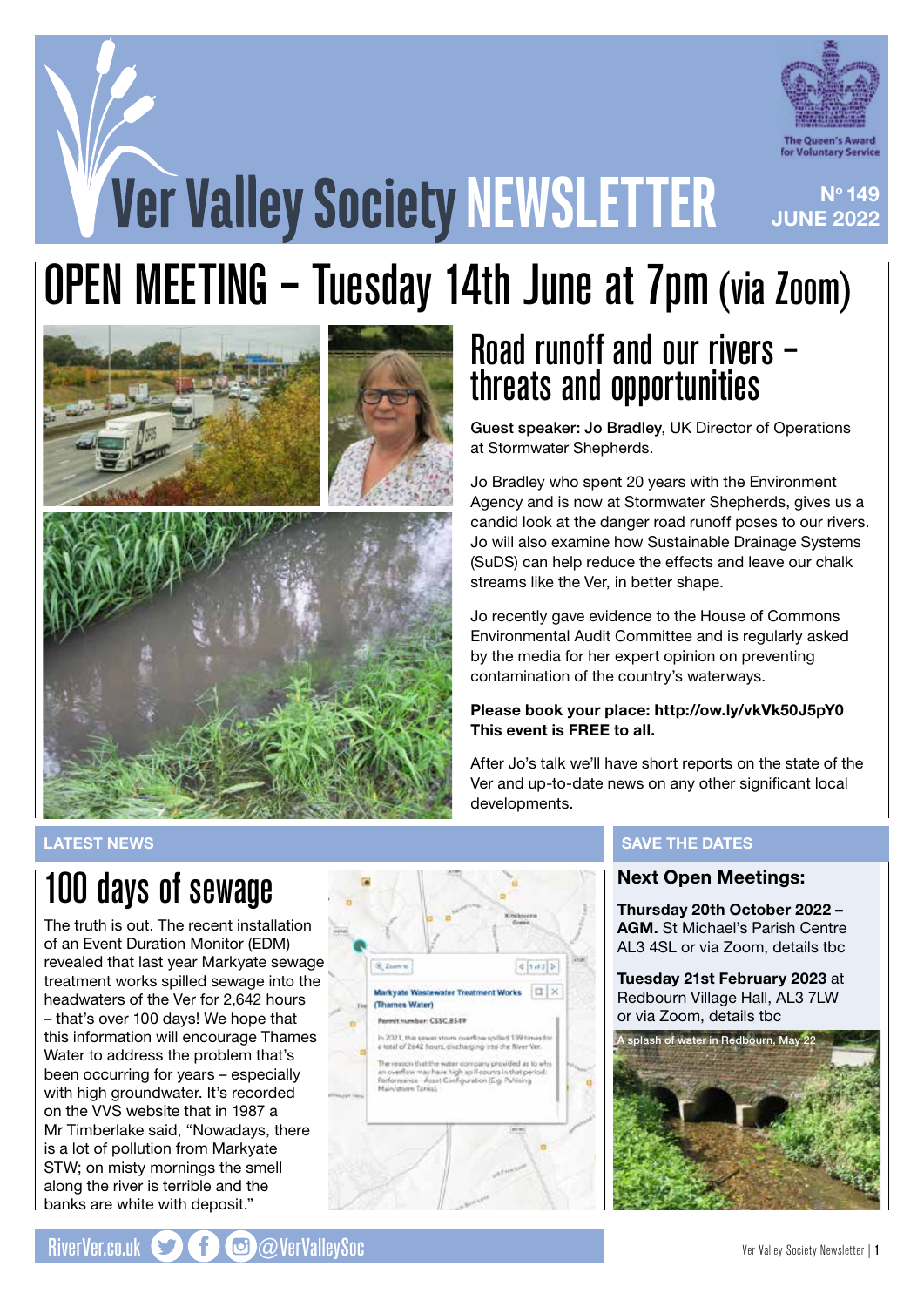### I t's uplifting to report a good beginning to the Society's year.

Our core activities are thriving with the Society's volunteers to the fore as always. As well as the bailiffs, Riverfly monitors and Action Group volunteers, there is a whole raft of incidental volunteering that makes the Society tick. Among others, thanks to Melanie who has been working on another bench, at Redbournbury this time. A thumbs up to a midweek team who took the plunge and gave the spiling at Redbournbury Mill a spring clean and to Lee who designed our Invasive Species leaflet. A pat on the back for John and Pierre, our sprightly Barn Owl box team, who continue to encourage the owls to nest; thanks go to Jo who carried our banner to the SAS sewage protest in London, Martin spent time preparing a Society response to the application to build houses near the Red off Gaddesden Lane and so the list goes on…



Now back to the river itself. It seems perfectly simple. Restore the flow and many of the river's challenges will evaporate. To that end, I've been lending the Society's support to the Chalk Streams First initiative which advocates testing the principal of ceasing abstraction at the head of the rivers in the Chilterns and taking the resultant additional water from downstream in the Thames Valley instead. (This would be a pilot which, if successful, could be rolled out in the Lea Valley as well.)

### Groundwater games

The precise reduction in water available via this scheme is hotly debated, with Affinity Water now tending towards a very pessimistic figure. The good news is that many wise chalk stream heads have a much more optimistic view is the logical conclusion and further data is being prepared to undeniably demonstrate the case. Part of the issue is the length of time any signal tests run for (measuring groundwater/river recovery after abstraction reduction) – usually it's a matter of weeks while 2019/20 demonstrated it can take many months, even years for recovery to take place. When the time comes, we may well ask our members to voice their support. Similarly, Water Resources South East announce their Best Value Plan in early autumn and



Affinity Water will produce their draft Water Resources Management Plan for 2025-2030 – we may suggest you make some noise!

Prep work on the bench ©Melanie Woods; (left): an extra session at the Mill; (right): Good for another thousand years?



### Quality control

The water we do have should be of the highest quality to support a thriving chalk stream ecology. The recurring sewage spills at Markyate STW are a disgrace. No matter what barriers have prevented Thames Water from investing to solve the issues in the past, there is every opportunity to act now. Chalk streams are recognised as 'high priority sites' in the Government's Storm Overflows Discharge Reduction Plan. Even if it takes 10 years, a solution should be quite possible. Our pursuit of Thames for action continues.

### Verulamium Park

I suspect that no one will be surprised but the frustrations continue with further delays and differences of opinion. We are no nearer to a public consultation on a revised plan. More news when we have it, of course!





### EVENTS PROGRAMME

## 2022 activities

Please check the website for full details but there's an Archaeologically inspired walk along the Ver in St

Albans on 17th July. A Bat Walk on 20th August and a September Water Vole Walk are all being planned at present.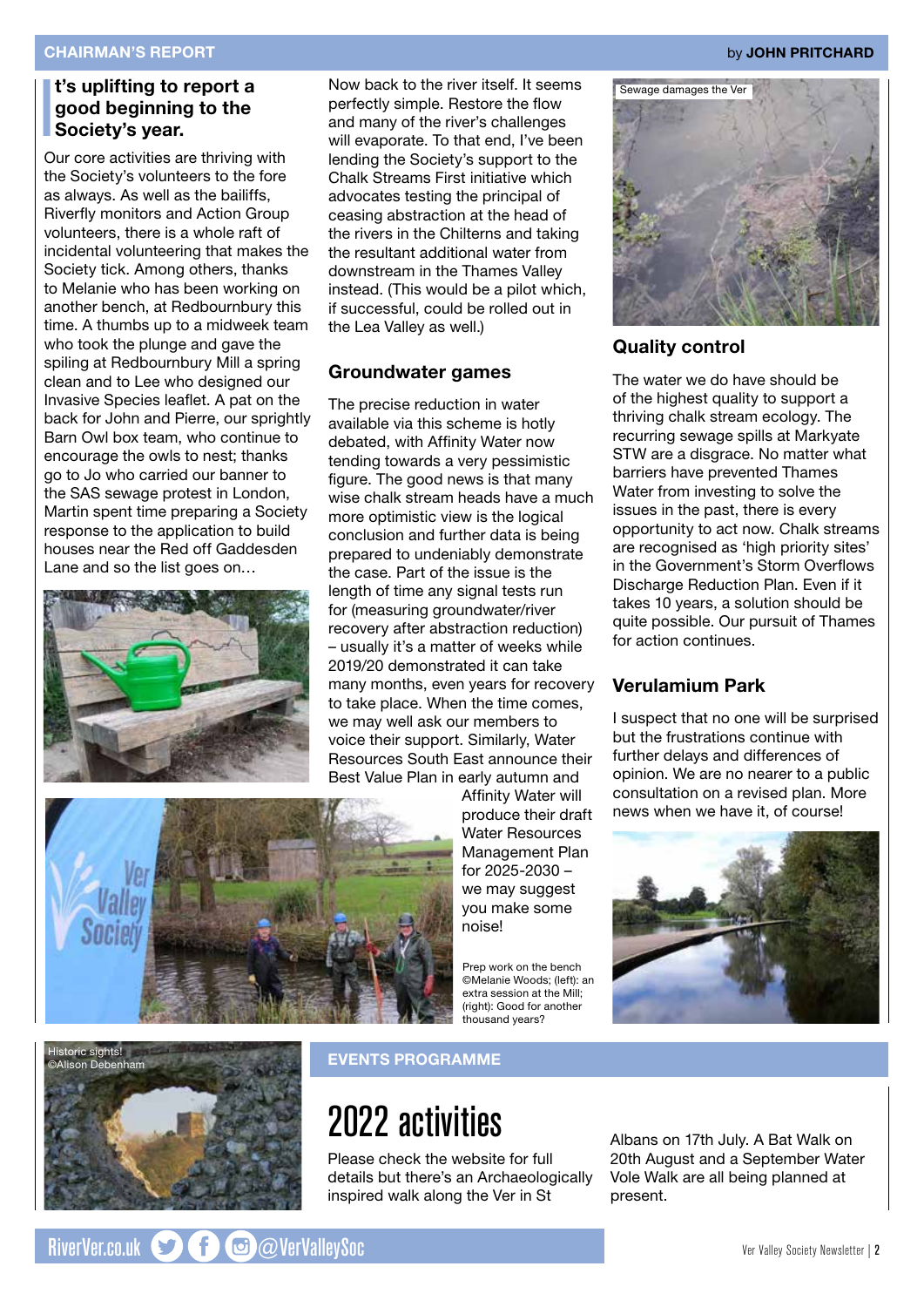## Brown algae and mayfly mystery

### VVS Riverfly Report Spring 2022 (January – April)

The Riverfly monitors have been swinging back into action this year with reports in for nearly every sampling spot along the Ver. In the main the invertebrate counts have been good, although Max Hebington at Redbournbury has had to work hard to come in above the trigger score, especially with water quality there on the poor side. The bright sunshine of early April and the high nutrient levels in the river has produced a coating of brown algae which smothers the insect life. Not surprisingly, the caseless and cased caddis numbers are low. Olives on the other hand, have been emerging from the river at every opportunity. An adult large dark olive was spotted on the first day of February, a fairly early record even for this species.





### Mayfly discovery

In the centre of St Albans at Sopwell Nunnery, Keith Reynolds made a fantastic discovery when sampling



in March. Gazing into the tray he discovered a mayfly (Ephemera Danica) nymph. There hasn't been a report of a mayfly in the recent past, that's for sure. Did the eggs wash downstream or a mayfly fly upstream? It's a mystery. That spot was dry riverbed in September 2019, which makes the find even more encouraging.



### Little and large

The caddisfly family has nearly 200 members in the UK and the kick sample at Bow Bridge demonstrated its wide diversity.

Here's one species at 2cm long with a smart case of vegetation and next to it its 2mm cousin with a case made of tiny grains of gravel – they are a real challenge for our Riverfly monitors to spot in the bottom of the sample tray!

And finally, a warm welcome to Nathan Budd who joins our Riverfly team this month!

Riverfly invertebrate monitoring is a form of Citizen Science in which trained volunteers monitor the health of rivers across the country. Each site has a trigger level set dependent on the number of species and their usual abundance. If the score falls below the trigger level this usually indicates contamination of the water and the EA are informed. The VVS monitors 19 sites on the Ver.

### MEMBERSHIP by PETER HILL

## Welcome aboard!

Membership numbers remain buoyant with thanks, and a warm welcome, to our new members: John Turkentine, Charlotte Day, Julena Niehoegen-Burke, Martin Ede, Sol Plant, Martin Mylott, Sandra Taylor, David Bolton, Pauline Thomas, Gillian Thornton, Caroline Coombs, Hilary Rogers,

Malcolm Waterton, Dee Feasey, Alix Seeley, Lucy Standen, Robert Breeze and Julia Hastings. I hope you will get pleasure from your membership as well as from the river and its environment. You are very welcome to become an active part of the society in protecting, improving and promoting our rare chalk stream.

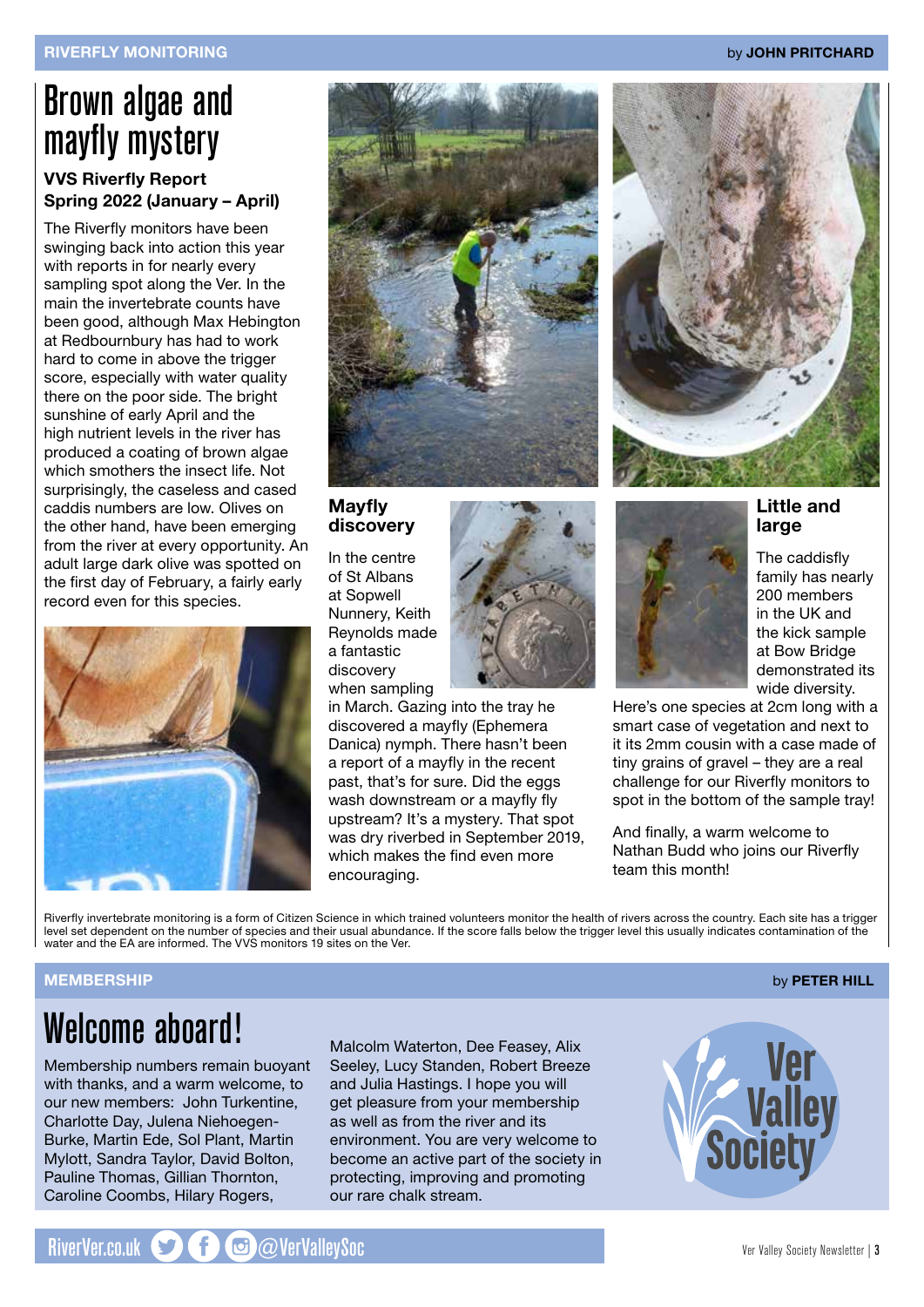### BAILIFF NOTES by MELANIE WOODS

Flow remains above the long-term average but is dropping rapidly below last year's measurements, reflecting the relatively dry year. Contiguous flow dropped, as a winterbourne does, to Luton Lane. Oily pools remain above here, reminders of the supplementary road runoff and potential for pollution when the river rises again. Sadly, with nutrient rich water and sunny weather, filamentous algae is widespread.

### Water-scoured gravel

As sediment settles with little rain the riverbed condition can be seen. Gravel, important for the river ecosystem, is heavily silted in places. This can happen when the littoral zone becomes devoid of plants, the channel then widens, slows flow and reduces scouring of the riverbed.

Marsh Marigolds, Water Forgetme-nots and even reeds, although disparaged, are coming back in spring to enhance the river's habitat. If Water Crowfoot can hold on, it creates small channels where the river weaves and scours.

Spring flowers are attracting early butterflies and bees. Green-veined Whites feed on fragrant Garlic Mustard, Cuckoo Flower and Watercress in damp ditches and riversides. Brimstones emerge in leafy disguise – a larval foodplant is the Buckthorn of chalky soils. The beautiful buttery colour of the male







Brimstone may have given rise to the word 'butterfly'. The humble Nettle hosts Small Tortoiseshells and Red Admirals and Yellow Archangel guides bees on its amber runway lines.

### Hiding from view

Familiar feathered friends are busy. Juvenile Moorhens from previous broods sometimes help parents with nesting and Gadwall take cover in thick bankside undergrowth, their subtle fine patterning giving them a princely air. Water Rail search for shrimp, snails and fish but are more likely to be heard than seen.

Magnificent Brown Trout and coppery Chub are glimpsed occasionally but the heroes of the river this spring are Sticklebacks in the dubious standing water by Markyate Sewage Works… nature often surprises in the face of adversity!

Top: Oily pools ©John Fisher; Garlic Mustard ©Melanie Woods; Marsh Marigolds by the Ver. Below: Bailiff Dick and his measuring stick; Water Rail seen! ©Alison Debenham.



### LIST OF BAILIFFS

13.River Red

Below is the list of the team and their stretches. Please say hello if you see them when you are out and alert them if you notice any issues.

| 1. | R Colne to Moor Mill                     | S  |
|----|------------------------------------------|----|
|    | 2. Moor Mill to Burydell Lane            | D  |
| 3. | <b>Burydell Lane to New Barnes Mill</b>  | В  |
|    | 4. New Barnes Mill to Sopwell Mill       | G  |
|    | 5. Sopwell Mill to Holywell Hill         | L  |
|    | 6. Holywell Hill to Bluehouse Hill       | V  |
| 7. | <b>Bluehouse Hill to Bow Bridge</b>      | R  |
|    | 8. Bow Bridge to Redbournbury            | J۱ |
|    | 9. Redbournbury to Dolittle              | J. |
|    | 10. Dolittle to Redbourn Bypass          | R  |
|    | 11. Chequers to Porridge Pot             | J  |
|    | (and Redbourn golf course to Luton Lane) |    |
|    | 12. Flamstead to Markyate                | S  |
|    | (and Kensworth Lynch occasionally)       |    |

| Sue and Martin Frearson* | sue.frearson@  |
|--------------------------|----------------|
| Dick Downs               | d.downs2@to    |
| Bruce Banfield-Taylor*   | via mellorwoo  |
| Giles Harrison           | qpharrison13   |
| Lee Wood                 | ember.design   |
| <b>Vivien Gates</b>      | via mellorwoo  |
| Roger Hall               | via mellorwoo  |
| John Pritchard*          | johnp@riverve  |
| Jane Gardiner            | janegardiner@  |
| Robert May*              | bmay@hogge     |
| John Fisher & Peter Hill | john.fisher@b  |
|                          | members@riv    |
| Sue Rowe                 | via mellorwoo  |
| Joe Randall              | ioe.w.randall@ |

sue.frearson@virginmedia.com oilets.org.uk ods@gmail.com @gmail.com ember.designs@yahoo.co.uk ods@gmail.com ods@gmail.com er.co.uk amadasafish.com and com btconnect.com verver.co.uk ods@gmail.com joe.w.randall@hotmail.co.uk

*\* indicates those who are also Riverfly monitors.*

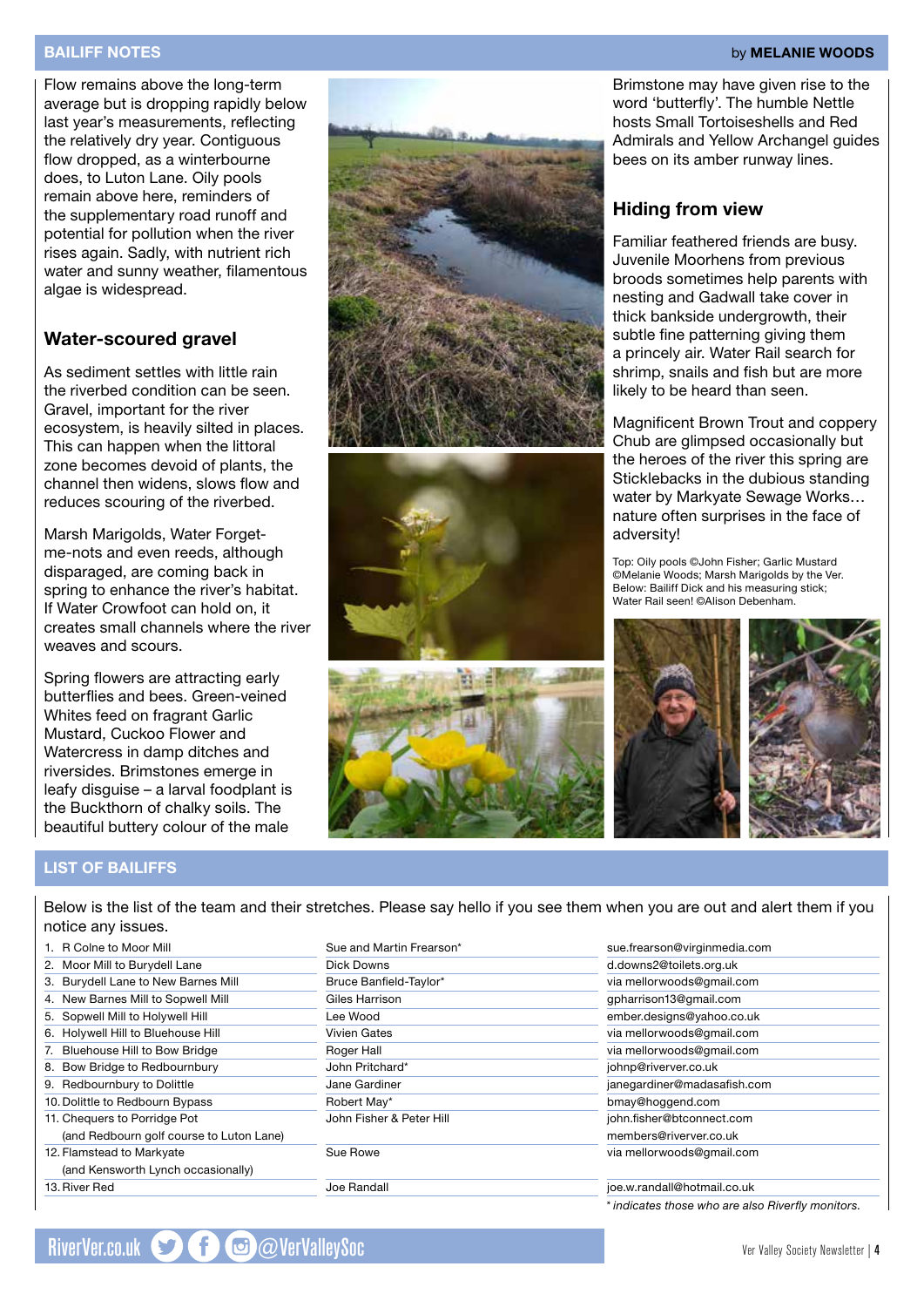### GROUNDWATER AND RIVER FLOWS by JANE GARDINER

## A dry spring

Although March and particularly April have been dry, February was wet and that is reflected in the groundwater at present and the fact that flows are holding up, although beginning to fall back. In my opinion, it doesn't bold well for the Ver this summer unless we have a wet May. Rothamsted figures show a rain deficit for 2022, to the end of April, of nearly 75mm.



### **Flow in the River Ver at Redbourn**  Flow in the RIver Ver at Redbourn **January 2005 to Date** Jan 2005 to date



Groundwater levels – Ballingdon Farm **Groundwater levels - Ballingdon Farm 2005 - To Date** Jan 2005 to date



We are grateful to the Environment Agency and Affinity Water for supplying groundwater and river flow charts.

From top: Irish Weir stones on show April 22; Sopwell greening up April 22 ©Giles Harrison; Near Moor Mill February 22; Shafford Mill, resplendent in spring. March 22





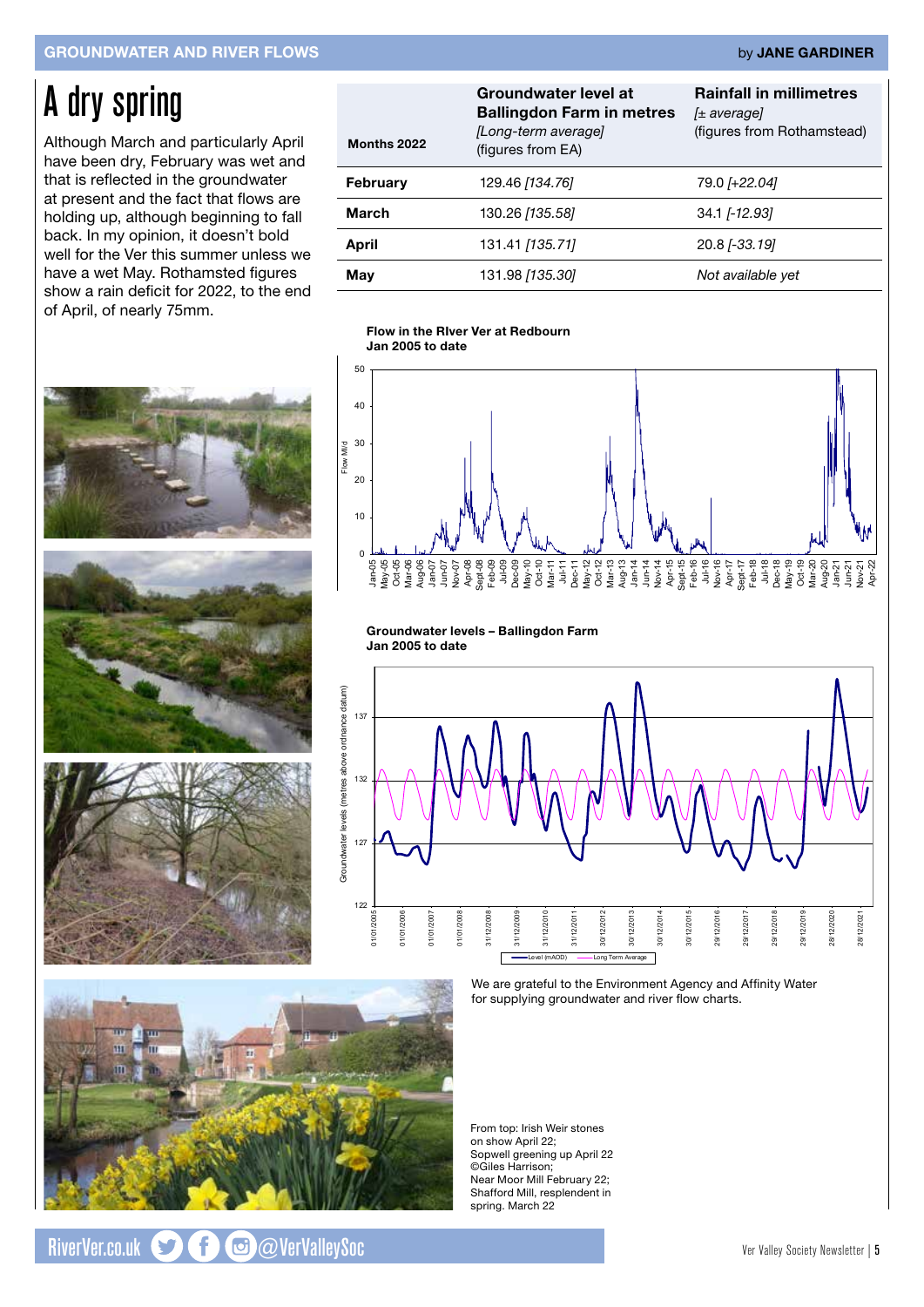## Litter free walks

Punch Bowl Lane on Ver Valley Walk 4 was the venue of an inspiring litter pick in February. A big thank you to the sixteen volunteers who gave up a sunny Sunday morning to dive into the hedgerows and collect the rubbish others had the temerity to toss. Bottles and cans were separated for recycling and the bagged-up rubbish collected by St Albans City & District's contractor, Veolia, who also provided litterpicking equipment and bags. It was a collaborative affair with Veolia Redbournbury providing convenient parking and the Park Street Pickers loaning their unmissable safety signs. We'll definitely be repeating the exercise on another Ver Valley Walk to improve the outdoor adventures of members and visitors alike. Do come and join in!





### St Michael's Ford initiative

In conjunction with the Society of St Michael's and Kingsbury (SSMK), we have put in a bid for a Herts Community Trust grant to reinvigorate the large ford apron on the southern side of the historic St Michael's bridge. We are seeking £3,500 in funds to turn an unsightly muddy area into an attractive riverbank, populated with colourful native wild plants that will be good for wildlife and enhance the biodiversity of the Ver in the area. There will be an opportunity for our volunteers to redistribute the sediment, deposited over the past two wet winters, creating new banks and beds. In cooperation with the local community, existing plants will be supplemented with native species and, as part of the on-going management plan, early spring and autumn work parties will ensure the ecological benefits are long-lived.

Allen Beechey, Chiltern Chalk Stream Project, will be commissioned to draw up plans for this eco project which will also give us an opportunity to incorporate a fitting memorial to long-time committee member, John Cadisch.

### WATER VOLES

No newsletter would be complete without a water vole update. They have been keeping a low profile through the colder months but we know that they are there. Mostly venturing out at night, just about all we have seen is the classic sign – water vole poo!

### Invasive Non Native Species (aka INNS)

We are giving it a big push in the Park Street area this summer to rid the Ver of Giant Hogweed and Japanese Knotweed. Our leaflet will be distributed to households in May to tell them what to look out for. And with INNS funds provided by Affinity Water we will be able to contribute to chemical treatment to eliminate the aliens. Our usual Himalayan Balsam Bashing events will take place this summer too – see p8 for details.

There is promising news on the Balsam front, apparently the Centre for Agriculture and Bioscience International (CABI) has sourced a new rust strain from Kashmir that should be suitable for treating the Himalayan Balsam at Frogmore pits. We await the results of summer testing.

Thanks to Lee Wood for designing the leaflet. You can download a copy and read more at riverver.co.uk/alienplants-have-you-s een-them



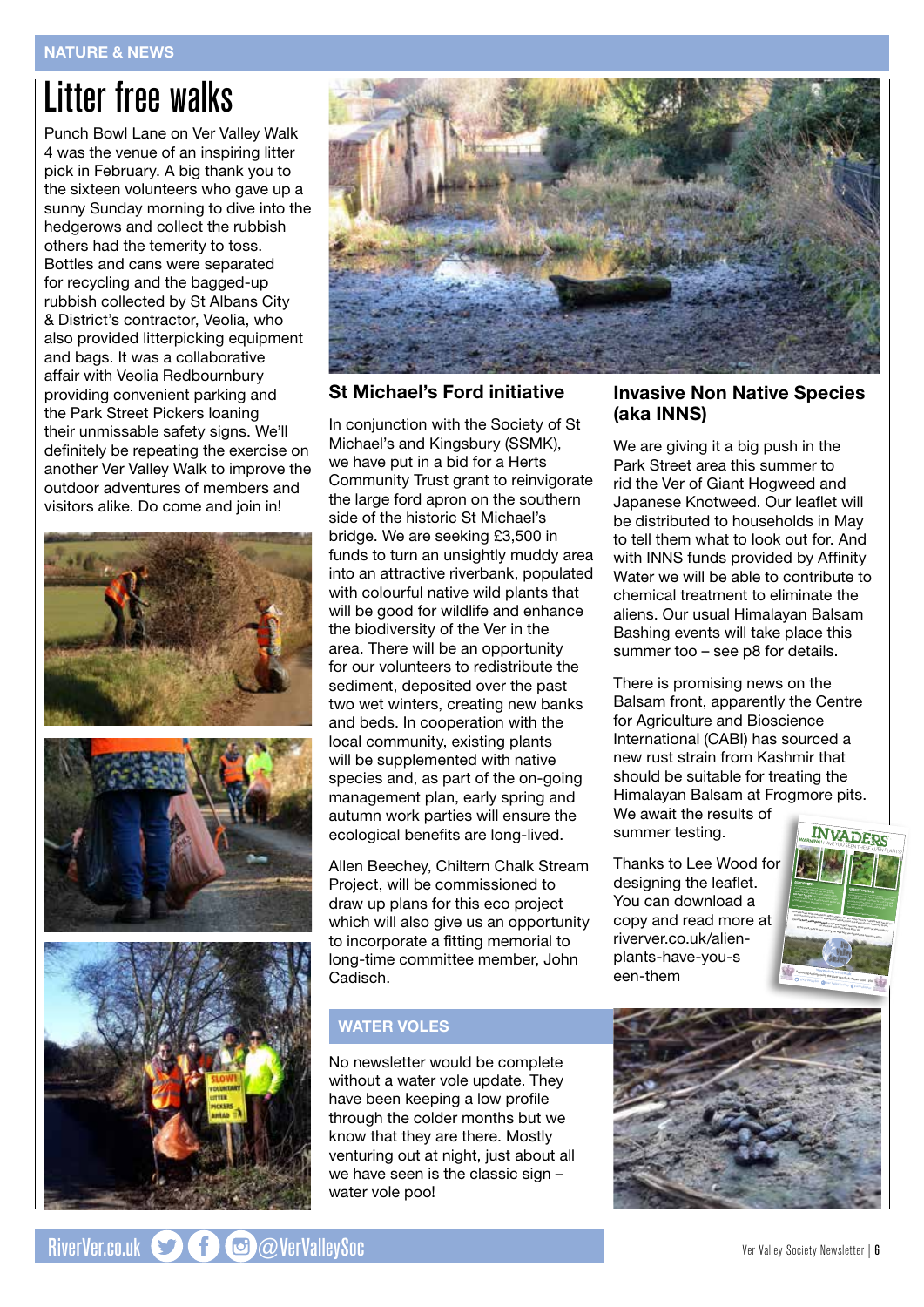## Breeding Peregrines

We often get peregrines along the valley, usually in the winter, particularly if we get a big a flock of golden plover which are a favourite prey of this raptor. They bred last year at sites in Welwyn Garden City, Watford, Hemel Hempstead and Wymondley. Single peregrines have been seen in and around St Albans in the last few years but this year there is a pair sitting on eggs and both birds are being seen regularly on and around St Albans Cathedral. To a peregrine a cathedral is just like a cliff which is their natural nesting site. The priority is that the nest is out of reach from land-based predators and cathedral towers fit the bill exactly.

These birds certainly seem to have an ecclesiastical bent as they have nested and raised young on many cathedrals for several years, including Norwich, Ely, Liverpool and Wakefield. Some of these have live webcams to view online. My favourite is at Chichester where you can sit outside a pub watching the peregrines with a nice lunch and a pint!

There is a benefit for these buildings in that they catch feral pigeons and to some extent keep them away. They also catch parakeets and unfortunately some wading birds such as plovers and even woodcock. So, watch out for a real spectacle this summer if you are near St Albans Cathedral.

*"Thanks to Barry Trevis who constructed and fitted the nest tray on the cathedral and for the facts about and the pictures of the peregrines"* JF







### Herons and Egrets

It looks like being the best year ever on Heron Island in Verulamium Lake for little egrets. Barry Trevis has let me know that in early May there are no less than eight little egret nests with six small young and twentytwo eggs. They first nested here in 2014 and the number of nests has increased from just one or two in the early years to this record number in 2022. There are also seven heron nests this year.



Great-crested Grebes on Verulamium Lake, 1 point ©Steven Brown

### Ver Valley Footsloggers

This was the name of the VVS team that entered the inaugural Herts Bird Club "Local Patch Weekend." It took place over 23/24 April weekend and the team was John Pritchard, Alison Debenham, Alan Winn, and me. We each covered a stretch of the Valley and because we managed to do it all on foot and bike, we earned twenty bonus points for "zero fuel miles." Between us we saw eighty-five species which gave us 136 points and second place of the eleven teams. First place went to the "Wilstone Wanderer" with 140 points.

Basically, for most birds you got one point with 2, 3, 4 and 5 points for more unusual or rarer birds. For example, a puffin would have earnt us five points but despite searching over the two days we did not find a single puffin!

Some of the good sightings were whinchat, wheatear, bullfinch, lesser redpoll, and water rail. We did get some extra points for seeing three owl species barn, tawny and little. Also, we managed five raptors red kite, buzzard, kestrel, sparrowhawk, and the Abbey peregrines for more extra points. We all had a fun time trying to see as many species Greylag Goose,

as possible along the 1 point ©Steven Brown valley and it showed what a good birding area we have on our doorstep.